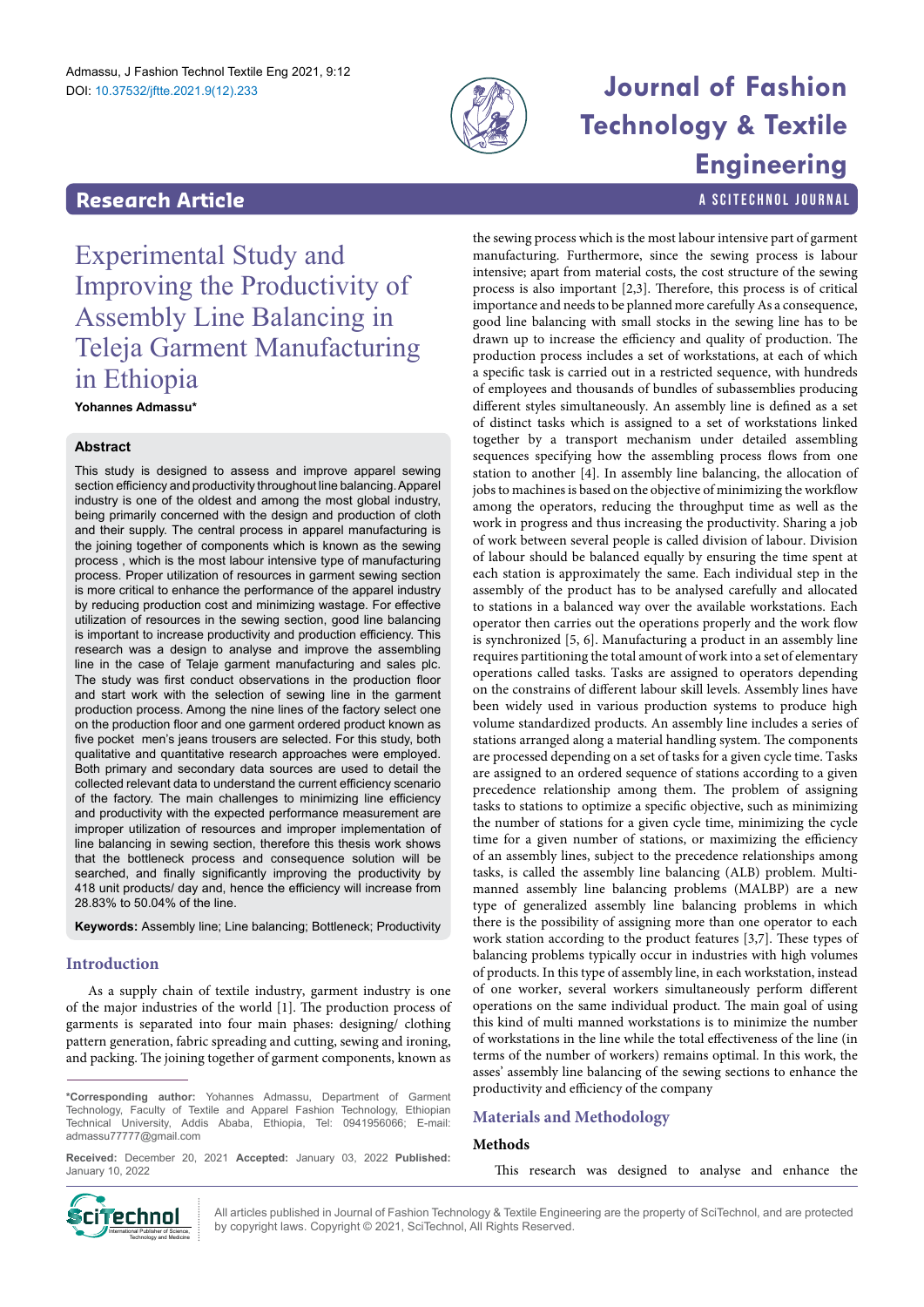assembling lines in the case of Telaje garment Manufacturing and sales Plc. The study was first conducted through observation starting from the production floor. Selection of sewing lines and ordered products are made. Then the experimental work is performed and then analysed. Based on the results obtained, the way for improving asse Telaje garment production will be proposed. Both qualitative and quantitative approach methods were used. Collected data were analysed using descriptive statistics for analysis. The obtained results were presented using numerical value and the graph

#### **Data Collection**

The data were collected from Telaje Garment Manufacturing and Sales plc. in the garment sewing section. Both primary and secondary data sources were used to collect relevant data. Primary data was collected from direct observation from the production floors and interviews with the line supervisors and other responsible persons. The data mainly focused on one type of product within the assembling line knows as five pocket men Jeans Trousers. Secondary data were collected through reviewing related literature, different books and journals and different legal documents. For the effectiveness of this study, some garment sewing section line balancing calculations including work study, time study, and SMV were used.

#### **Data Analysis**

For this study, among nine lines of the factory, one line on the production floor, and one garment ordered product which is known as five pocket men's jeans trousers are selected. For the selected product, perform an operation breakdown based on their style and operational sequences before doing line balance. Working out a performance breakdown to compare the current factory method and the possible standard methods. Examine work measurement to establish the time for a qualified worker to carry out a specified job at a defined level of performance, and collecting and recording the time studies to systematic recording and critical examination of existing & proposed ways of doing work. Further Calculation was made for SMV & Efficiency to know the time required to complete one piece of garment by a qualified (standard) operator at standard condition. Finally, for smooth production flow, improved efficiency and productivity, appropriate and a balance line will be proposed with modified layout based on.

#### **Results and Discussion**

For this thesis work the researcher interpret and analysis three main data, first analysis current company used data as it is, this data was directly collected from the company. Secondly analysis current factory performance study by the researcher who record observing time to analysis correctly for method study and time study to the current garment assembly line in sewing section, thirdly critically analysis assembly line balance of the factory and implemented finding solutions on the assembly line balancing of Telaje garment and sales plc., Based on the two data reduce drawback of the existing scenario and implementation proposed solutions to enhance productivity and efficiency (Table-1).

The above data was collected by the researcher using stop watch method for five cycle time during the production process, in some causes this cycle time extended up to fifteen if the recorded data have high range. From the Table 1, the researchers only wrought recording observing time and calculated SAM value, such as operation breakdown of five pockets, mean jeans, trousers, machine types, and

target output taken as it is. The data was collected from each operator during performing each task, the data was recorded in seconds by stop watch method, this data is known as observing time, so that to assembly five pockets mean jeans trousers 2123.4 seconds observing time is required and 33.39 standard minute. From this we understand SAM values of the Table 1 approached to the standard SAM value of five pockets mean jeans trousers. According to Sharmin Akter, Kazi Rezwan Hossain [8]

Efficiency= {(per hour production  $\times$  total SMV)/ (man required  $\times$ working minute) $\} \times 100\%$ 

Where the numbers of operators are 44 and garment SAM is 33.39

Efficiency= {(per hour production  $\times$  total SMV)/ (man required  $\times$ working minute)} ×100%

$$
=184\times33.39\times8\times100
$$

 $=44\times480$ 

 $= 29.1\%$ 

According to Noor Ahmed Raaz [5]

To calculate the operator efficiency, the following formula should be followed by any industrial engineer. Examples to calculate a single operation such as O/L Fly Box and Left Fly

Operator efficiency  $(\%)$  = (Total minute produced by an operator × 100) / Total minute attended

Where, Total minutes produced=Total pieces made × SAM of the operation

Thus that Total minute produced= $184 \times 1.0145$ 

$$
=186.668
$$

Total minutes attended=Total hours worked in the machine  $\times$  60

 $= 8hr \times 60$ 

 $= 480$ 

Operator Efficiency % = (Total minute produced by an operator  $\times$  100) / (Total minute attended by operator)

 $=(186.668\times100)/480$ 

=38.89%

 In Figure 1 **t**he researcher observes and records the individual operator cycle times to perform each task to be assigned. The graphs indicate the maximum and minimum observing time of 10 operators. First five observing times indicate high time taken operation and the second five operations are low operation time taken

**Pitch Time =** Garment SAM / No. of operations.

In Figure 2 Pitch time is used for line setting and calculating the production targets for the line.

A graphical presentation of individual operation's time and pitch time on the same chart is called pitch diagram. In this chart on X-axis operation the assigned name and on Y-axis the time value is depicted. First, conduct a capacity study for all operators and determine how many pieces the operators are making at each operation. Where more than one operator is doing the same operation, sum up their capacity for that particular operation. Based on this information, the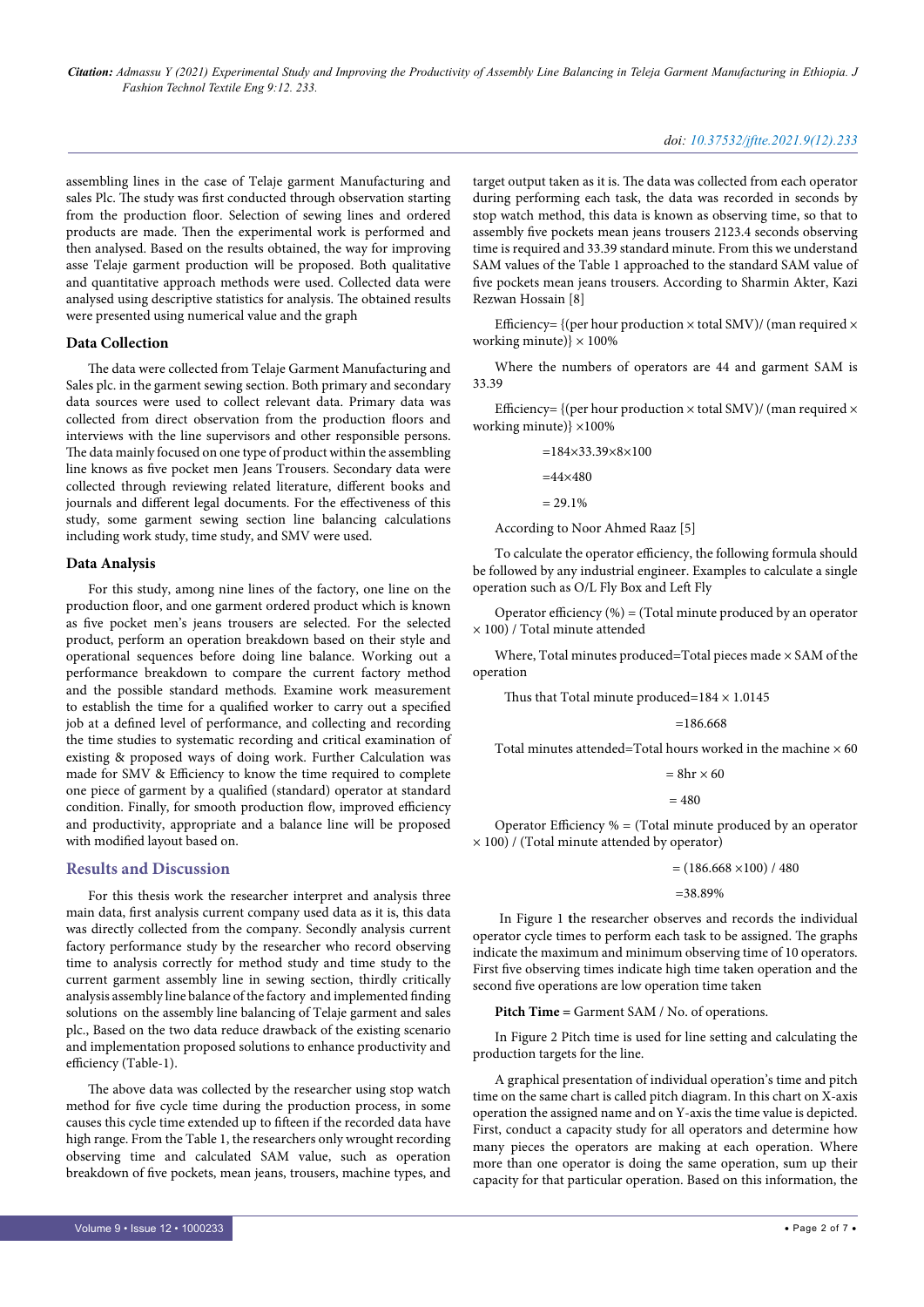## *doi: 10.37532/jftte.2021.9(12).233*

| Assigned        | Description of operation             | M/c type       | No. opr        | Cycle time   |         |      |      | Rating | <b>SAM</b> |     |       |
|-----------------|--------------------------------------|----------------|----------------|--------------|---------|------|------|--------|------------|-----|-------|
|                 | Type of machine                      |                |                | $\mathbf{1}$ | $\bf 2$ | 3    | 4    | 5      | Avg        | (%) |       |
| A01             | O/L Fly Box and Left Fly             | 3Th o/l        | $\mathbf{1}$   | 32           | 31      | 33   | 30   | 32     | 31.6       | 80  | 0.53  |
| в               | Front                                |                |                |              |         |      |      |        |            |     |       |
| <b>B01</b>      | Attach Side Pkt facing to Pkt Lining | <b>DNLS</b>    | $\mathbf{1}$   | 14           | 15      | 13   | 14   | 14     | 14         | 85  | 0.25  |
| <b>B02</b>      | hem coin pkt                         | <b>DNLS</b>    |                | 12           | 12      | 13   | 12   | 12     | 12.2       | 90  | 0.23  |
| <b>B03</b>      | press coin pkt edge                  | Iron           | 1              | 17           | 16      | 17   | 16   | 17     | 16.6       | 85  | 0.29  |
| <b>B04</b>      | attach coin pkt                      | <b>DNLS</b>    |                | 23           | 22      | 21   | 23   | 24     | 22.6       | 80  | 0.38  |
| <b>B06</b>      | Sew Side Pocket Bag To Front         | <b>DNLS</b>    | $\overline{2}$ | 38           | 37      | 39   | 36   | 36     | 37.2       | 80  | 0.63  |
| <b>B07</b>      | top s/t side pkt bag                 | <b>SNLS</b>    | $\mathbf{1}$   | 29           | 28      | 27   | 25   | 26     | 27         | 80  | 0.46  |
| <b>B08</b>      | Run Stich Side Pkt Bag               | <b>DNLS</b>    | $\mathbf{1}$   | 19           | 20      | 19   | 21   | 22     | 20.2       | 85  | 0.36  |
| <b>B09</b>      | Tack Side Pkt                        | <b>SNLS</b>    | $\mathbf{1}$   | 29           | 29      | 27   | 28   | 26     | 27.8       | 80  | 0.47  |
| <b>B10</b>      | Sew Left Front Fly & Edge S/T        | <b>SNLS</b>    | $\overline{2}$ | 55           | 54      | 57   | 53   | 55     | 54.8       | 75  | 0.87  |
| <b>B11</b>      | J-Stitch                             | <b>SNLS</b>    | $\mathbf{1}$   | 26           | 24      | 24   | 24   | 25     | 24.6       | 85  | 0.44  |
| B12             | Attach Zipper Right Fly & Fly Box    | <b>DNLS</b>    | 2              | 53           | 52      | 51   | 51   | 51     | 51.6       | 75  | 0.82  |
| <b>B13</b>      | Front Rise Attach                    | <b>SNLS</b>    | $\mathbf{1}$   | 43           | 44      | 43   | 42   | 42     | 42.8       | 75  | 0.68  |
| <b>B14</b>      | <b>Top Stich Front Rise</b>          | <b>SNLS</b>    | $\mathbf{1}$   | 26           | 27      | 25   | 24   | 23     | 25         | 85  | 0.45  |
| C               | <b>Back</b>                          |                |                |              |         |      |      |        |            |     |       |
| C <sub>01</sub> | hem back pkt mouth                   | <b>DNLS</b>    | $\overline{2}$ | 21           | 23      | 23   | 19   | 26     | 22.4       | 80  | 0.38  |
| CO <sub>2</sub> | sew decoration stitch                |                | $\mathbf{1}$   | 74           | 72      | 73   | 72   | 71     | 72.4       | 70  | 1.07  |
| C <sub>03</sub> | Mark Back Pkt Position               | W/Table        | $\mathbf{1}$   | 18           | 16      | 15   | 19   | 17     | 17         | 85  | 0.31  |
| C04             | Attach Bk pkt to back trouser        | <b>SNLS</b>    | 5              | 125          | 122     | 127  | 119  | 121    | 106.4      | 70  | 1.58  |
| C <sub>05</sub> | Attach back yoke & trouser           | 5TH OL         | $\mathbf{1}$   | 32           | 30      | 29   | 31   | 30     | 30.4       | 85  | 0.55  |
| C <sub>06</sub> | top s/t back yoke & trouser          | <b>FOA</b>     | $\mathbf{1}$   | 35           | 34      | 36   | 32   | 35     | 34.4       | 80  | 0.57  |
| CO7             | Sew Back Rise                        | 5TH OL         | $\mathbf{1}$   | 18           | 19      | 21   | 23   | 19     | 20         | 80  | 0.33  |
| CO8             | Top Stich Back Rise                  | <b>FOA</b>     | $\mathbf{1}$   | 29           | 27      | 23   | 28   | 27     | 26.8       | 80  | 0.45  |
| D               | Assembly                             |                |                |              |         |      |      |        |            |     |       |
| D01             | Sew Inseam                           | 5th ol         | $\mathbf{1}$   | 142          | 137     | 144  | 134  | 140    | 139.4      | 70  | 2.06  |
| D <sub>02</sub> | Top Stitch Side Seam                 | <b>FOA</b>     | $\mathbf{1}$   | 121          | 128     | 144  | 144  | 144    | 136.2      | 70  | 2.02  |
| D03             | Sew Side Seam                        | 5TH OL         | $\mathbf{1}$   | 51           | 49      | 49   | 52   | 51     | 50.4       | 75  | 0.8   |
| D <sub>04</sub> | Topstitch waist side                 | <b>SNLS</b>    | 1              | 40           | 38      | 34   | 36   | 35     | 36.6       | 80  | 0.62  |
| D05             | Make Belt Loop                       | <b>BLM/fdr</b> | $\mathbf{1}$   | 18           | 18      | 19   | 18   | 17     | 18         | 90  | 0.34  |
| D <sub>06</sub> | Mark Belt Loop Position              |                | $\mathbf{1}$   | 29           | 26      | 29   | 30   | 26     | 28         | 85  | 0.48  |
| D07             | Tack Belt Loop On Waist Body         | <b>SNLS</b>    | $\mathbf{1}$   | 51           | 51      | 51   | 53   | 51     | 51.4       | 80  | 0.86  |
| D08             | Waist Band Attach To Body            | <b>SNLS</b>    | 4              | 215          | 178     | 225  | 218  | 224    | 212        | 75  | 3.36  |
| D <sub>09</sub> | Topstitch waist band corner          | <b>SNLS</b>    | 4              | 427          | 447     | 440  | 448  | 416    | 435.6      | 70  | 6.45  |
| D <sub>10</sub> | <b>Bottom Hemming</b>                | <b>SNLS</b>    | $\mathbf{1}$   | 147          | 144     | 140  | 155  | 145    | 146.2      | 75  | 2.32  |
| D11             | Make Tack On Fly, Side Pkt           | <b>BT</b>      | $\mathbf{1}$   | 39           | 41      | 39   | 40   | 48     | 41.4       | 80  | 0.7   |
| D <sub>12</sub> | <b>Quality Inspection</b>            |                |                | 42           | 42      | 43   | 41   | 40     | 41.6       | 80  | 0.7   |
| D <sub>12</sub> | Trimming                             |                |                | 32           | 34      | 33   | 30   | 33     | 32.4       | 85  | 0.58  |
| Sum             |                                      |                |                | 2122         | 2087    | 2146 | 2141 | 2121   | 2123.4     | 80  | 33.39 |

**Table 1:** Line balancing data of the factory.

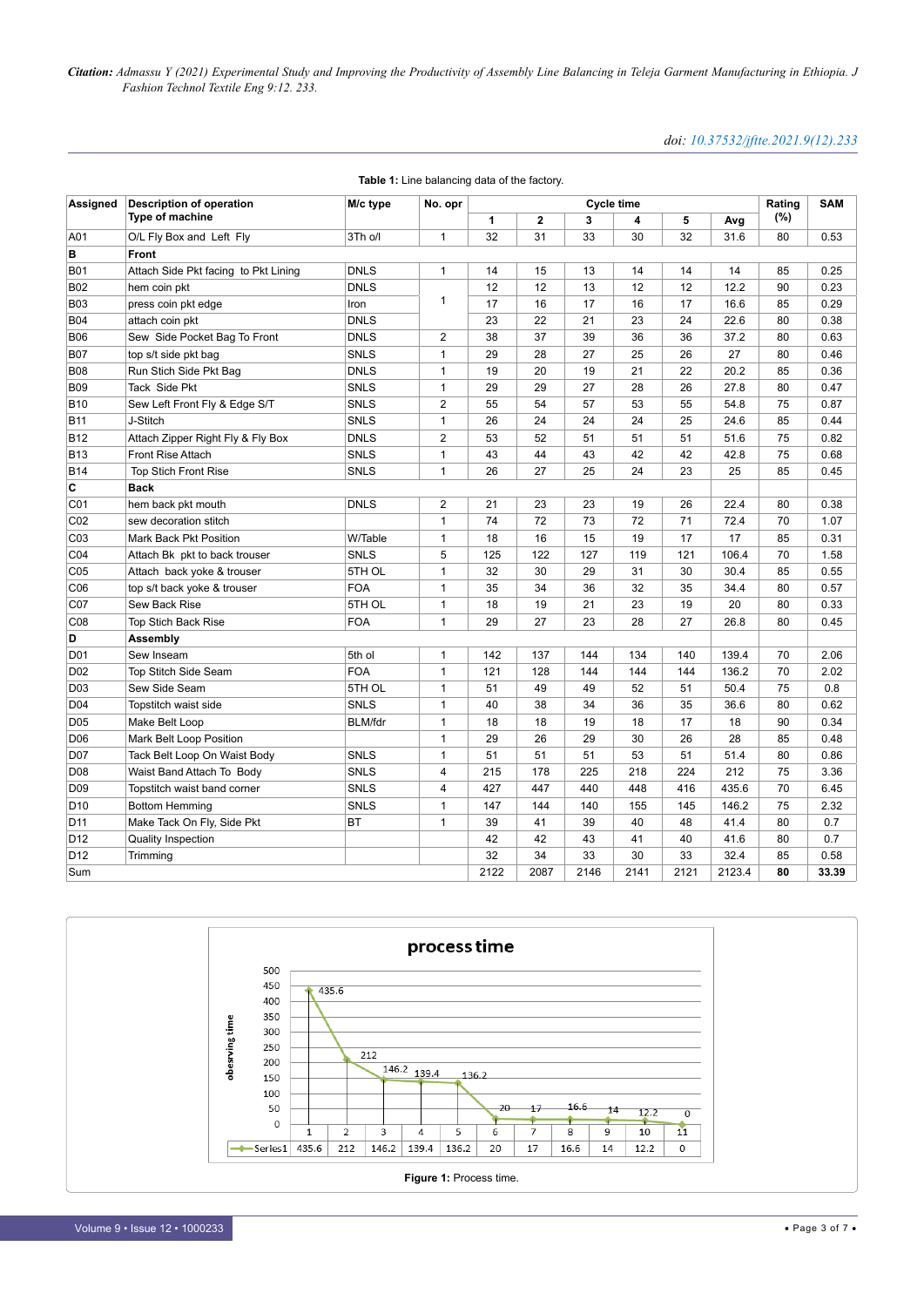## *doi: 10.37532/jftte.2021.9(12).233*



|  |  | Table 2: Proposed operational breakdown and sam values. |  |  |  |  |  |
|--|--|---------------------------------------------------------|--|--|--|--|--|
|--|--|---------------------------------------------------------|--|--|--|--|--|

| SI. no.     | <b>Operations</b>                                           | M/C Type       | <b>Manpower</b> | <b>Average Basic</b><br><b>Time</b> | <b>SMV</b> |
|-------------|-------------------------------------------------------------|----------------|-----------------|-------------------------------------|------------|
| Front       |                                                             |                |                 |                                     |            |
|             | Coin pocket hemming                                         | <b>DNLS</b>    | $\mathbf{1}$    | 14                                  | 0.23       |
|             | Coin pocket attach jet piece (right)                        | <b>DNLS</b>    | $\mathbf{1}$    | 29                                  | 0.47       |
|             | Pocket bag attach with jet piece                            | <b>DNLS</b>    | $\mathbf{1}$    | 38                                  | 0.62       |
|             | O/I pocket bag                                              | 3T O/L         | $\mathbf{1}$    | 21                                  | 0.35       |
|             | Top stitch pocket bag                                       | <b>SNLS</b>    | $\mathbf{1}$    | 23                                  | 0.37       |
|             | O/I zipper fly                                              | 3T O/L         | $\mathbf{1}$    | 14                                  | 0.23       |
|             | O/I front panels @ crotch                                   | 3T O/L         | $\mathbf{1}$    | 15                                  | 0.25       |
|             | Zipper attach @ left fly                                    | <b>DNLS</b>    | $\mathbf{1}$    | 31                                  | 1.0        |
|             | Left fly attach front panel (inseam & top stitch)           | <b>SNLS</b>    | 2               | 50                                  | 0.8        |
|             | J-stitch left fly                                           | SNLS           | 1               | 19                                  | 0.32       |
|             | Front pocket mouth hemming                                  | <b>DNLS</b>    | 1               | 16                                  | 0.41       |
|             | Pocket bag stitch to front panel side & top (wt. W/c label) | <b>SNLS</b>    | $\overline{2}$  | 37                                  | 0.6        |
|             | Right fly attach with zipper & crotch join                  | <b>SNLS</b>    | $\overline{2}$  | 47                                  | 0.76       |
| <b>Back</b> |                                                             |                |                 |                                     |            |
|             | Pocket hemming                                              | <b>DNLS</b>    | $\mathbf{1}$    | 28                                  | 0.46       |
|             | Pocket o/l                                                  | ST O/L         | $\mathbf{1}$    | 13                                  | 0.22       |
|             | Pocket creasing                                             | <b>ADPC</b>    | $\mathbf{1}$    | 16                                  | 0.27       |
|             | Pocket attaching                                            | SNLS           | 5               | 105                                 | 1.77       |
|             | Second stitch back pocket                                   | <b>SNLS</b>    | $\mathbf{1}$    | 17                                  | 0.28       |
|             | Back yoke attach                                            | ST O/L         | $\mathbf{1}$    | 120                                 | 1.94       |
|             | Back rise join                                              | ST O/L         | $\mathbf{1}$    | 32                                  | 0.53       |
|             | Size label attach                                           | <b>SNLS</b>    | $\mathbf{1}$    | 23                                  | 0.38       |
| Assembly    |                                                             |                |                 |                                     |            |
|             | Main label attach waist band, & w/b joining in chain        | <b>SNLS</b>    | 6               | 186                                 | 3.1        |
|             | Sew inseam                                                  | <b>FOA</b>     | $\overline{2}$  | 39                                  | 0.65       |
|             | Side seam join (attach front & back panels)                 | 5T O/L         | $\overline{2}$  | 33                                  | 0.8        |
|             | Top stitch side seam                                        | ST O/L         | 2               | 51                                  | 0.85       |
|             | Prepare waists band                                         | SNLS           | $\mathbf{1}$    | 48                                  | 0.81       |
|             | Waist band stitch                                           | <b>SNLS</b>    | 3               | 189                                 | 3.15       |
|             | Waist band corners finish                                   | SNLS           | $\overline{4}$  | 244                                 | 4.07       |
|             | Loop preparation                                            | <b>BLM/fdr</b> | $\mathbf{1}$    | 97                                  | 1.27       |
|             | Loop attach                                                 | SNLS           | $\mathbf{1}$    | 45                                  | 0.75       |
|             | Bottom hemming                                              | <b>BHM</b>     | 1               | 123                                 | 2.05       |
|             | Trimming                                                    |                | 1               | 35.7                                | 0.59       |
|             | Quality inspection                                          |                | $\mathbf{1}$    | 40.1                                | 0.68       |
|             | Total                                                       |                | 54              | 1838.8                              | 31.03      |

| calculated existing scenario of pitch time is mandatory for assembly | $= 2123.4$ |
|----------------------------------------------------------------------|------------|
| line balancing (Figure 3).                                           | 44         |
| Basic pitch time $=$ Net process time                                | $= 48.259$ |
| Total number of operators                                            |            |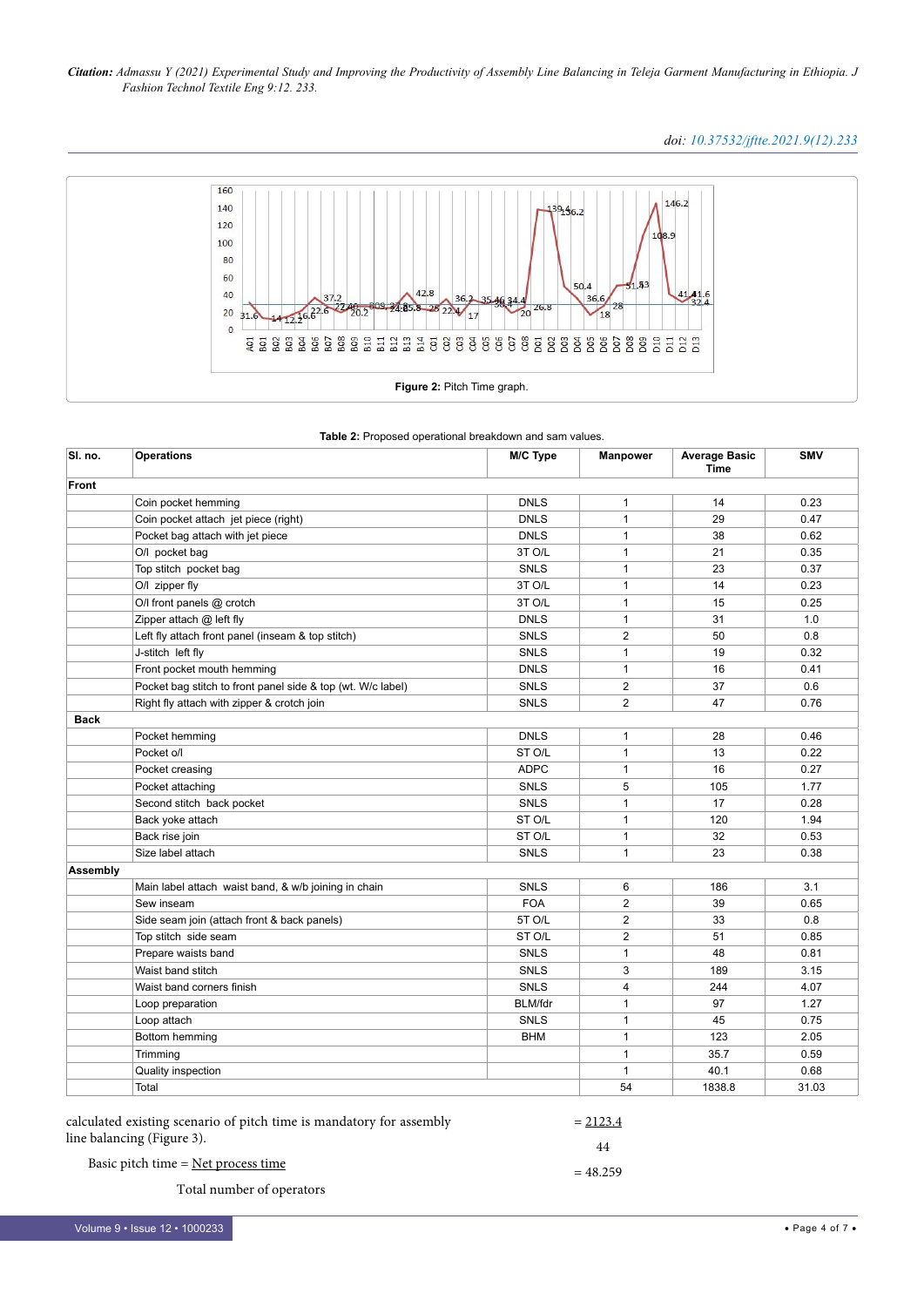### *doi: 10.37532/jftte.2021.9(12).233*



 Control limits Upper limit= (pitch time ×100) / Target organization efficiency

Lower limit= 2×pitch time upper limit

Where pitch time referee value for synchronization of the division of labour, it provides the average time allotted to each worker.

Pitch time =48.259

Target organization efficiency=55%

Upper limit= (48.259×100) / 55

=87.74seconds

Lower limit= 2×pitch time upper limit

 $=2\times48.259 - 87.74$ 

=8.778 seconds

The above Table 2 and data somehow it is different from the existing data in operational breakdown and sequence. Those data work on based on preceding diagram and standard operational sequence of five pocket jeans men trouser. Observed Data are recorded by the researcher by using of stop watch methods and same calculated method from the above.

According to Brian Harrington to find out numbers of work stations required:

Takt time = Available working Time/ Customer Demand

Availability working minutes per day = 480 minutes and customer  $d$ emand  $=418$ 

= 480minutes/418units

=1.148 minutes/unit product

=69 second

Each station should at least have a 69 second design cycle time to meet required demand. So that to know numbers of work station as follows

Number of Stations = Total task Cycle Time / Takt Time

Therefore total cycle time =1838.8 Sec and Takt time =69 seconds

Number of Stations =1838.8 /69 = 27 workstation

#### **Production estimation**

Estimation Daily production = Total man minutes available in a day/SAM × Average Line efficiency

So that, total number of operators=50, total minutes available  $=480$  minutes/day, SAM  $=31.03$  and according to Karuna Singh [9] line efficiency is 50% for calculated estimation production

Total available man-minutes = Total no. of operators  $\times$  Working hours in a day×60

 $=50\times480$  minutes  $= 24000$  minuts

So Estimation Daily production = Total man minutes available in a day/SAM × Average Line efficiency

Estimation Daily production=24000×50/31.03×100

1296000

#### 3103

```
 =387pices/day
```
Where 31.03 SAM value from Table 2.

Line Efficiency% = (Line output  $\times$  garment SAM  $\times$  100)/ (Number of operators  $\times$  minute worked in day)

#### $= 387 \times 31.03 \times 100$

#### 50×480

 $= 1200861$ 

24000

```
= 50.04\%
```
As comparing the existing scenario and proposed data based on rate, basic time, SAM value target and total capacity are analysis as follows. In existing scenario it gives 90% of rating but based upon operator experience, Fluid motions, coordination and wasted actions this data is more exaggerated so that proposed rating is 80% within the line. Average basic time for the existing scenario are not properly recording and the proposed average basic time is 1838.8 second by reducing un necessary movements of operator and batter working methods. Due to incorrect recording of basic time, tabulated and calculation problem and assign of allowance the existing scenario of SAM value is 23.33 but to properly calculated based on the data assign by the factory is 33.39 but the proposed line data SAM value are 31.03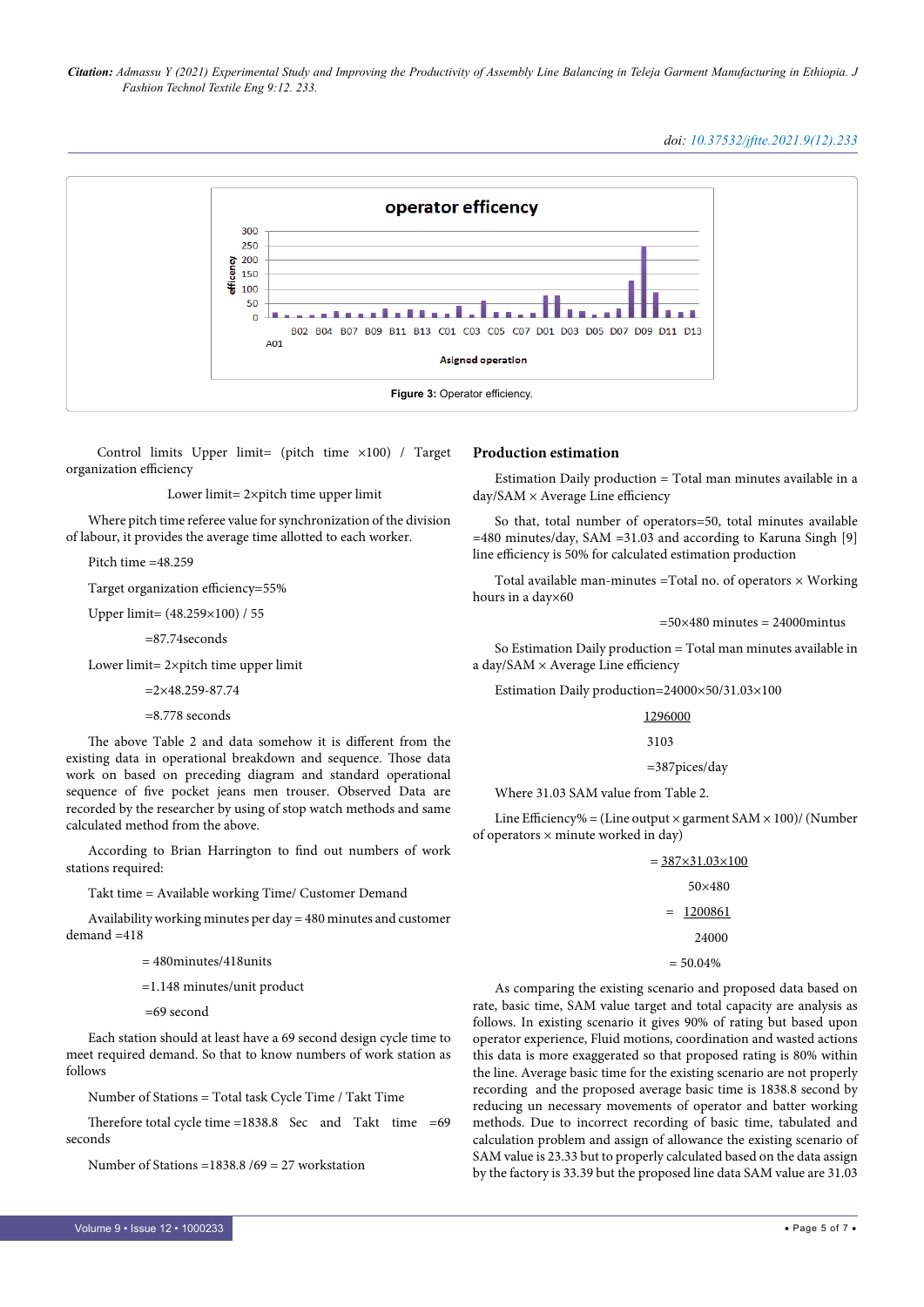### *doi: 10.37532/jftte.2021.9(12).233*

finally based on the above data proposed line target output per day is 387 and per hour 48 and line efficiency are 50.04% (Table 3).

Bottleneck processes are a Delay in transmission that slow down the production rate. This can be overcome by balancing the line. From the above pitch diagram and line capacity graph we understand that workers having lower capacity level are doing their jobs at operation such as Sew Inseam, Top Stitch Side Seam, Waist Band Attach To Main Body and Topstitch waist band corner are take more time that cross upper control Limit (UCL) and it is approximately 87.74seconds. They require more processing time for which cannot pass required amount of product to the next operator or next operation. These positions are creating bottlenecks on the other side not any operators were doing the jobs more promptly than the requirement. So this indicates the line was imbalance. Work load is excess that was distributed among the higher capacity possessing workers considering the layout. Thus the bottlenecks were solved and maximum capacity was utilized and most importantly productivity was improved. Finally minimize thus bottleneck process and increasing line productivity and total line efficiency enhancing up to 50.04% proposed line Operational procedure for selected style [10, 11].

#### **Production Cost for five pocket trousers**

In the daily production report, many companies include the

actual garment production costs of the style. In this study, the production cost represents the sewing room cost and is taken to identify the cost of each situation. Therefore, all direct and indirect costs that are connected to garment sewing and managing sewing lines are considered in the calculated garment production cost. Based on telaje garment manufacturing and seals PLC production manager handles eight lines, monthly salary is 8500:00 birr considered as cost incurred per line per day by dividing the number of lines. To calculate machine deprecation average price of machine 16000ETB it gave 10 years deprecation for one day =16000birr/10year×12month×26 day =4.1birr, where 26 are working days in a month.

The rent of the house was  $60,000$ birr/month. Rent of per day = 60000birr/26day=2307.69birr. For one line divided by the number of lines which is 288.46birr.

 Expense per month 12,000 birr; for one day =12000birr/26day  $= 461.538$ birr; for one line  $461.538/8 = 57.69$ birr. Actual garment production cost of five pocket trousers is sum of the cost incurred for direct and indirect cost (Table 4).

From the Figure 4 we understand some performance measurement with regarding to line balancing focused on manpower, machine, output per 8 hour, working time per day and line balancing efficiency of selected line in the case of output per day the proposed

| Table 3: Highly bottleneck operation in the existing scenarios and balanced proposed line. |  |  |  |  |
|--------------------------------------------------------------------------------------------|--|--|--|--|
|--------------------------------------------------------------------------------------------|--|--|--|--|

| <b>Assigned No</b> | <b>Description of</b><br><b>Operation</b> | M/C Type    | Existing<br>M/C and Opr. | <b>Existing</b><br>Line<br>Output | <b>Existing</b><br><b>Balance</b><br>Efficiency | Proposed<br>M/C and Opr. | Proposed<br>Line<br>Output | Proposed<br><b>Balance</b><br><b>Efficiency Cy</b> |
|--------------------|-------------------------------------------|-------------|--------------------------|-----------------------------------|-------------------------------------------------|--------------------------|----------------------------|----------------------------------------------------|
| D <sub>01</sub>    | Sew Inseam                                | 5th ol      |                          | 184                               | 29.1%                                           | ົ                        | 387pices/day               | 50.04%                                             |
| D <sub>02</sub>    | Top Stitch Side<br>Seam                   | <b>FOA</b>  |                          | 184                               | 29.1%                                           | 2                        | 387pices/day               | 50.04%                                             |
| D <sub>08</sub>    | Waist Band Attach<br>To Main Body         | SNLS        | C                        | 184                               | 29.1%                                           | 6                        | 387pices/day               | 50.04%                                             |
| D <sub>09</sub>    | Topstitch waist<br>band corner            | <b>SNLS</b> | 2                        | 184                               | 29.1%                                           | 6                        | 387pices/day               | 50.04%                                             |

**Table 4:** Production cost of trouser excising line scenario 1 and 2.

| No             | <b>Employee designation</b>                | Daily salary             | Number of employees        | Total daily salary in ETB |
|----------------|--------------------------------------------|--------------------------|----------------------------|---------------------------|
| 1              | Manager                                    | 461.53                   |                            | 461.53                    |
| $\overline{c}$ | Designer                                   | 326.92                   | 2                          | 653.92                    |
| 3              | <b>Production Manager</b>                  | 326.92                   | 1                          | 326.92                    |
| 4              | Line Supervisor                            | 276.92                   |                            | 276.92                    |
| 5              | Maintenance                                | 84.65                    | $\overline{2}$             | 169.3                     |
| 6              | <b>Quality Control</b>                     | 84.65                    |                            | 84.65                     |
| $\overline{7}$ | Recorder                                   | 69.23                    | 1                          | 69.23                     |
| 8              | <b>Bundle Transporter</b>                  | 69.23                    | $\overline{2}$             | 138.46                    |
| 9              | Operators                                  | 69.23                    | 44                         | 3046.12                   |
| 10             | Helper                                     | 69.23                    | 4                          | 276.92                    |
| 11             | Expense                                    | 57.69 Birr               |                            | 57.69                     |
| 12             | Depreciation                               | 4.1 Birr                 | 44 machine                 | 184.4                     |
| 13             | Rent                                       | 288.69 Birr              | .33                        | 288.46                    |
| Total          |                                            |                          |                            | 6034.52Birr per day       |
|                | <b>Existing Line Daily Production Cost</b> | pcs daily output184      | Daily production cost =    | 6034.52                   |
|                | Per Picess                                 |                          | Total cost/day = $6034.52$ |                           |
|                |                                            |                          | daily output/pcs 184       |                           |
|                |                                            |                          | 32.796Birr/pcs             |                           |
|                | Proposed Line                              | Daily product=220.375pcs | Daily production cost =    | 6470.5                    |
|                |                                            |                          | Totalcost/day = $6470.5$   |                           |
|                |                                            |                          | daily output/pcs 387       |                           |
|                |                                            |                          | $=16.72Birr/pcs$           |                           |